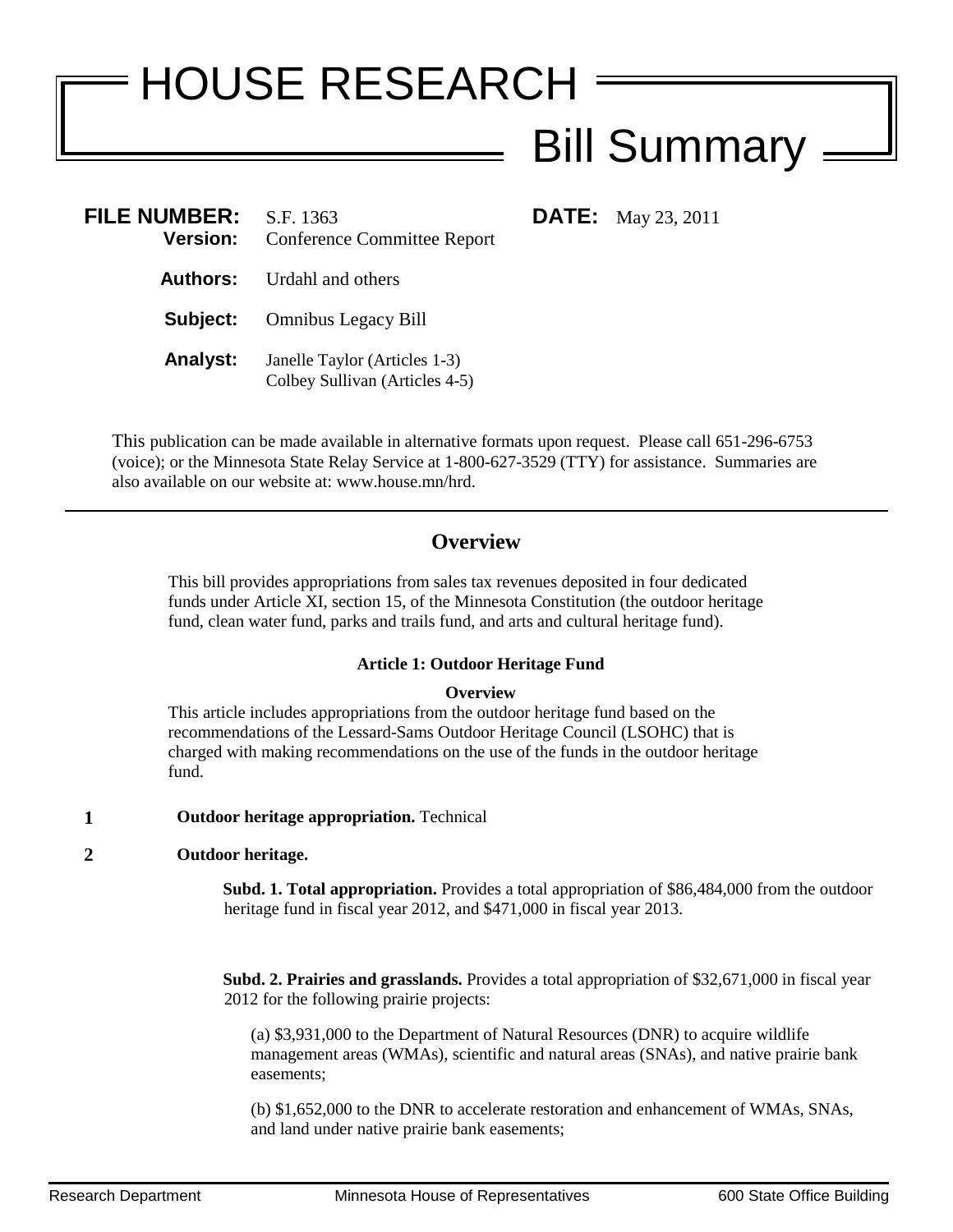(c) \$2,249,000 to the Board of Water and Soil Resources (BWSR) for conservation easements on riparian buffers;

(d) \$1,720,000 for an agreement with the Nature Conservancy to acquire land or permanent easements on lands to be added to the Northern Tallgrass Prairie National Wildlife Refuge;

(e) \$4,500,000 for an agreement with the Nature Conservancy to acquire native prairie and savanna and restore and enhance grasslands and savanna;

(f) \$1,533,000 for an agreement with the Trust for Public Land to acquire and restore lands for a WMA in the Cannon River watershed;

(g) \$5,500,000 for an agreement with Pheasants Forever to acquire prairie and other habitat areas for WMAs;

(h) \$9,815,000 for an agreement with the Pheasants Forever to acquire wetlands and grasslands to be added to the waterfowl production area system; and

(i) \$1,771,000 for an agreement with the Redwood Area Development Corporation to acquire and restore for WMAs or aquatic management areas (AMAs).

**Subd. 3. Forests.** Provides a total appropriation of \$14,371,000 for the following forest projects:

(a) \$5,409,000 to the DNR to acquire forest easements through the Minnesota forests for the future program;

(b) \$4,632,000 for an agreement with the Trust for Public Land to acquire land adjacent to LaSalle Lake;

(c) \$826,000 to the DNR to restore and enhance lands in state forests;

(d) \$988,000 for an agreement with Pheasants Forever, in cooperation with the Minnesota Sharp-Tailed Grouse Society, to acquire and enhance WMAs;

(e) \$707,000 to the DNR to acquire and enhance habitat in the lower Root River and lower Zumbro River watersheds;

(f) \$604,000 for an agreement with Cass County to acquire land for forest wildlife habitat; and

 $(g)$  \$1,205,000 to the DNR to acquire land and permanent management access easements for state forests.

**Subd. 4. Wetlands.** Provides a total appropriation of \$15,827,000 for the following wetland projects:

(a) \$13,000,000 to BWSR for permanent easements and restoration of wetlands and associated uplands through the Reinvest in Minnesota (RIM) Reserve program and Wetlands Reserve Program;

(b) \$936,000 to the DNR to develop engineering designs for shallow lakes and wetlands and restore and enhance shallow lakes; and

(c) \$1,891,000 for an agreement with BWSR and Ducks Unlimited to acquire, in fee and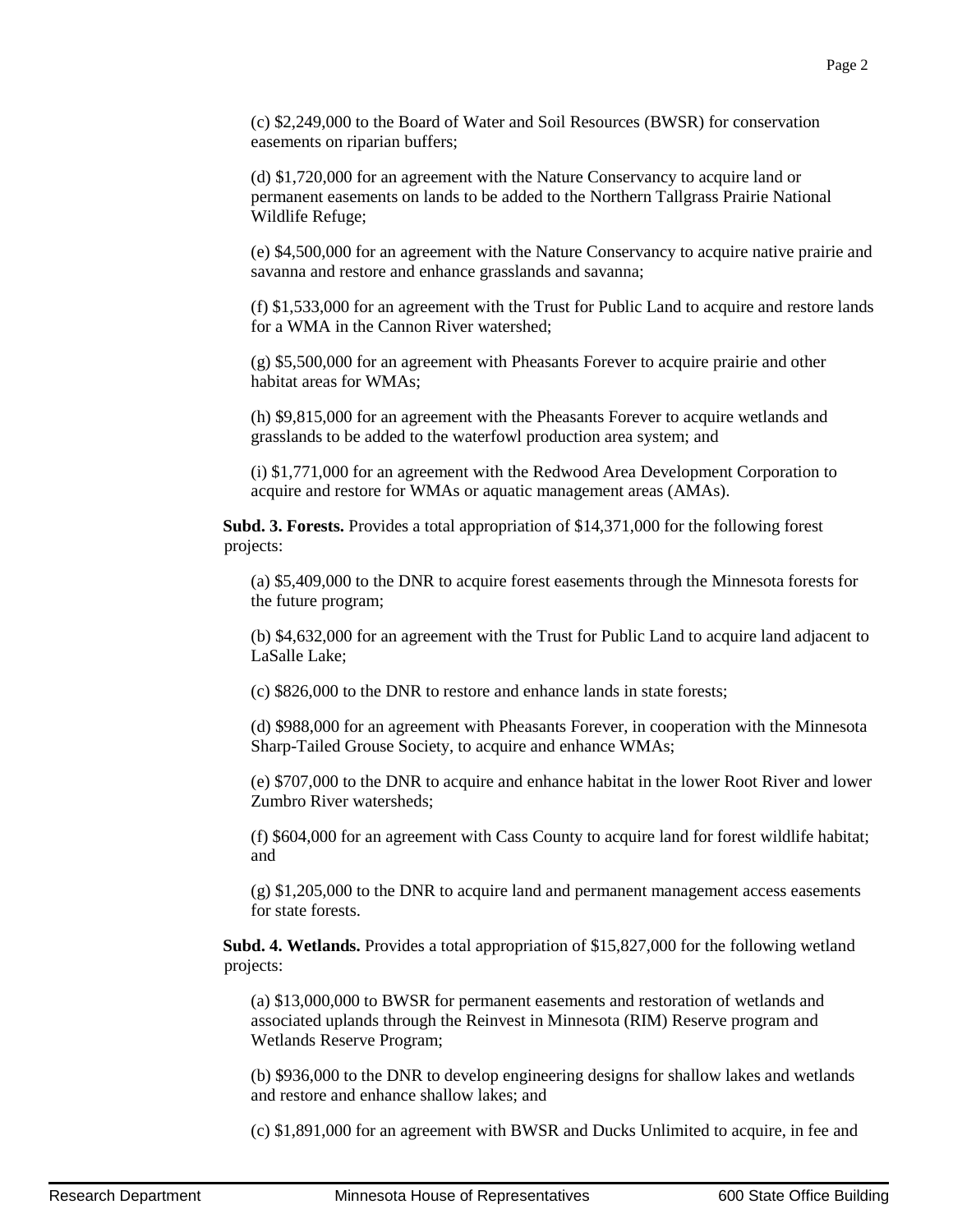through conservation easement, wild rice lake shoreland habitat.

**Subd. 5. Habitat.** Provides a total appropriation of \$22,914,000 for the following habitat projects:

- (a) \$6,500,000 to the DNR to acquire lands, in fee and through conservation easement, for AMAs and to restore and enhance aquatic habitat;
- (b) \$1,533,000 for an agreement with Trout Unlimited to restore, enhance, and protect cold water river and stream habitats;
- (c) \$577,000 for an agreement with Chisago County to acquire land to be added to the Janet Johnson Memorial WMA;
- (d) \$5,000,000 to the DNR for agreements with various partners to acquire interests in land and to restore and enhance natural systems associated with the Mississippi, Minnesota, and St. Croix Rivers;
- (e) \$1,098,000 for agreements with the Leech Lake Watershed Foundation and the Minnesota Land Trust to cover acquisition expenses and monitoring costs associated with donated permanent conservation easements on sensitive shorelands in north central Minnesota;
- (f) \$2,577,000 for an agreement with the Shell Lake Watershed District to acquire land at the headwaters of the Shell Rock River for AMA purposes; and
- (g) \$5,629,000 to the DNR for the Outdoor Heritage Conservation Partners Grant Program, a competitive grant program administered by the DNR. The grants are available to local, regional, state, and national organizations for enhancement, restoration, or protection of forests, wetlands, prairies, and habitat for fish, game, or wildlife. The grants may be awarded in an amount up to \$400,000 and require a nonstate cash match of ten percent for grants of \$100,000 or less and 15 percent for grants over \$100,000.

**Subd. 6. Administration.** Provides a total appropriation of \$701,000 in fiscal year 2012 and \$471,000 in fiscal year 2013 for administration, including: \$175,000 in fiscal year 2012 for contract management services from the DNR; \$471,000 each year for the administrative expenses of the LSOHC and expense reimbursement of council members; \$13,000 in fiscal year 2012 for the costs of developing the Web site tracking expenditures from the outdoor heritage fund and other constitutionally dedicated funds; and \$42,000 for a technical evaluation panel to conduct restoration evaluations.

**Subd. 7. Availability of appropriation.** States that money appropriated may not be spent on activities unless they are directly related to and necessary for a specific appropriation and are specified in the accomplishment plan and may not be spent on indirect costs or other institutional overhead charges. States that appropriations are available until June 30, 2014, unless otherwise specified. States that appropriations for restoration or enhancement work are available until June 30, 2016, or four years after acquisition of the land being restored or enhanced, whichever is later. States that appropriations for projects receiving federal funds are extended to equal the availability of federal funding. States that funds for acquisition may be used to restore, enhance, and provide for the public use of lands acquired and that public use facilities must have minimal impact on habitat.

**Subd. 8. Accomplishment plans.** States that it is a condition of accepting an appropriation under this section that the recipient submits an accomplishment plan and periodic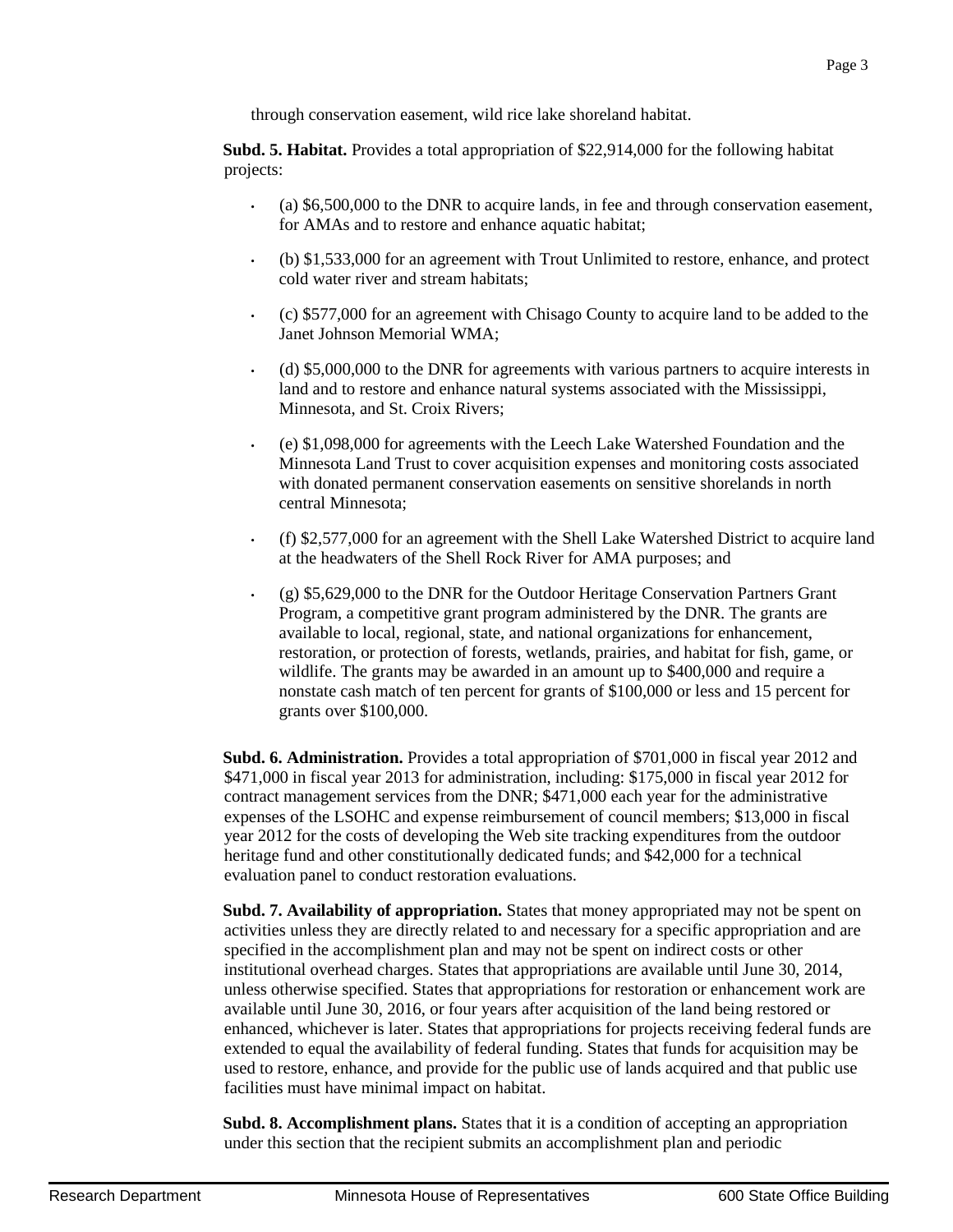accomplishment reports to the LSOHC. Prohibits money from being spent unless the LSOHC approves the accomplishment plan.

**Subd. 9. Project requirements.** Establishes certain requirements for projects (similar to requirements placed on project recommended by the Legislative-Citizen Commission on Minnesota Resources (LCCMR)), such as requiring easements to be permanent and have a long-term stewardship plan, requiring restorations to have an ecological restoration and management plan, and requiring all restorations to be on public waters or lands permanently protected unless otherwise provided.

**Subds. 10. to 12.** Provide additional criteria and requirements for the appropriations that are similar to requirements used by the LCCMR as part of their recommendations, including specifying payment conditions, and requiring recipients to follow state recyclable materials purchasing requirements and Americans with Disabilities Act (ADA) accessibility guidelines.

**Subd. 13. Land acquisition restrictions.** Establishes certain restrictions on lands acquired with funds appropriated in this section, including requiring LSOHC approval prior to conveying the property acquired or altering the intended use of the property.

**Subd. 14. Real property interest report.** Requires a recipient of funds appropriated in this section used to acquire an interest in real property to submit an annual report (due by Dec. 1) to the LSOHC on the status of the property.

**Subd. 15. Easement monitoring and enforcement requirements.** Requires funds appropriated for easement monitoring and enforcement to be spent only on activities specified in an easement monitoring and enforcement plan within the accomplishment plan and requires the funds to be kept in a monitoring and enforcement fund dedicated for those purposes. Requires an entity receiving monitoring and enforcement funds to submit an annual report to the LSOHC. States that such funds revert to the state if the easement is transferred to the state, the entity fails to file the required report following notification, or the entity fails to comply with the terms of the monitoring and enforcement plan following notification.

**Subd. 16. Successor organization.** Permits the LSOHC to approve the continuation of a project with an organization that has adopted a new name, but requires the LSOHC to notify the legislature and present proposed legislation to the legislature accepting or rejecting involvement with an organization that has undergone a significant change in mission, structure, or purpose.

**Subd. 17. Appropriations adjustment.** Provides authorization for the deposit of previously appropriated funds into a monitoring and enforcement account.

- **3 Forests for the future conservation easement account.** Adds § 84.68. Establishes a forests for the future conservation easement account to be used by the DNR to cover the costs of managing forests for the future conservation easements held by the department.
- **4 Definitions.** Adds § 97A.056, subd. 1a. Adds a definition of "recipient" for purposes of outdoor heritage fund appropriations and provides for a retroactive effective date from July 1, 2009.
- **5 Lessard-Sams Outdoor Heritage Council.** Amends § 97A.056, subd. 2. Modifies the terms of members of the LSOHC to state that public members of the council serve four-year terms and appointed legislative members serve at the pleasure of the appointing authority. States that terms of public members are as provided under the general law for appointed bodies under section 15.0575 (four years with the terms ending on the first Monday in January). Removes a requirement that the approval of the LCC is required for council staff.
- **6 Council recommendations.** Amends § 97A.056, subd. 3. Allows the LSOHC to adopt definitions of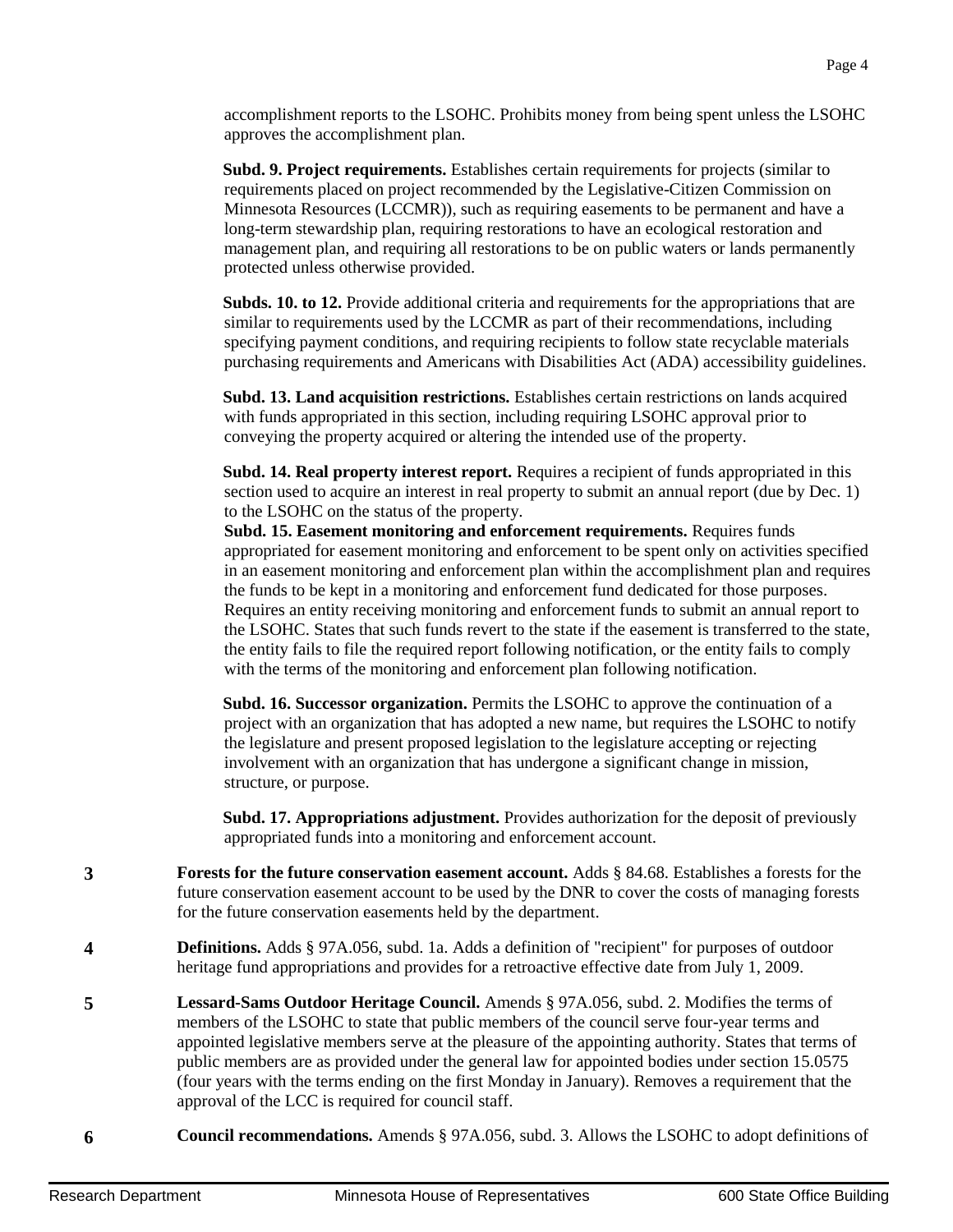"restore," "enhance," and "protect" for purposes of making council recommendations which was prohibited last session.

- **7 Open meetings.** Amends § 97A.056, subd. 5. Removes LSOHC meetings from the open meeting law requirements under chapter 13D and subjects them to the open meeting requirements of legislative bodies.
- **8 Audit.** Amends § 97A.056, subd. 6. Removes a requirement that LSOHC expenditures be audited every two years.
- **9 Lands in public domain.** Amends § 97A.056, subd. 9. Removes a requirement of the LSOHC to notify the LCC when a decision will be made to purchase land held in fee or conservation easement by a public entity 15 days prior to making that decision.
- **10 Restoration evaluations.** Amends § 97A.056, subd. 10. Makes restoration evaluations of restorations funded by the outdoor heritage fund optional, rather than required.
- **11 Forests.** Amends Laws 2009, ch. 172, art. 1, § 2, subd. 2. Allows up to \$750,000 from the fiscal year 2011 appropriation for the Upper Mississippi Forest Project (UPM Blandin) under the Minnesota forests for the future program to be used for long-term monitoring and enforcement of easements acquired with outdoor heritage funds and deposits the funds in the account created in section 3. Removes language stating that the appropriation was only available if, by August 15, 2009, a binding agreement was reached with the DNR and at least \$9,000,000 of private donations were available.
- **12 Real property interest report.** Amends Laws 2009, ch. 172, art. 1, § 2, subd. 15. Removes a requirement of an entity being transferred property acquired with outdoor heritage funds from having to certify to the LSOHC acceptance of all obligations and responsibilities held by the prior owner.
- **13 Real property interest report.** Amends Laws 2010, ch. 361, art. 1, § 2, subd. 14. Removes a requirement of an entity being transferred property acquired with outdoor heritage funds from having to certify to the LSOHC acceptance of all obligations and responsibilities held by the prior owner.
- **14 Report on payment in lieu of taxes for state natural resource lands.** Requires the DNR commissioner to submit a report to the legislature on recommended changes to payment in lieu of tax (PILT) requirements by December 1, 2012.
- **15 Repealer.** Repeals § 84.02, subdivisions 1 to 4 and 6 to 8, definitions related to native prairies.

## **Article 2: Clean Water Fund**

## **Overview**

This article appropriates funds from the clean water fund largely based on the recommendations of the Clean Water Council. It also makes modifications to the Clean Water Legacy Act, including adding groundwater related activities and purposes to be consistent with the purposes of the clean water fund, as well as modifying the Clean Water Council to include legislators as nonvoting members and statutorily requiring the council to provide recommendations to the legislature on use of the funds from the clean water fund.

- **1 Clean water fund appropriations.** Technical.
- **2 Clean water.** Provides a total appropriation of \$90,517,000 from the clean water fund in fiscal year 2012, and \$88,912,000 in fiscal year 2013. States that money appropriated in the article may not be spent on activities unless they are directly related to and necessary for a specific appropriation and must not be spent on indirect costs or other institutional overhead charges that are not directly related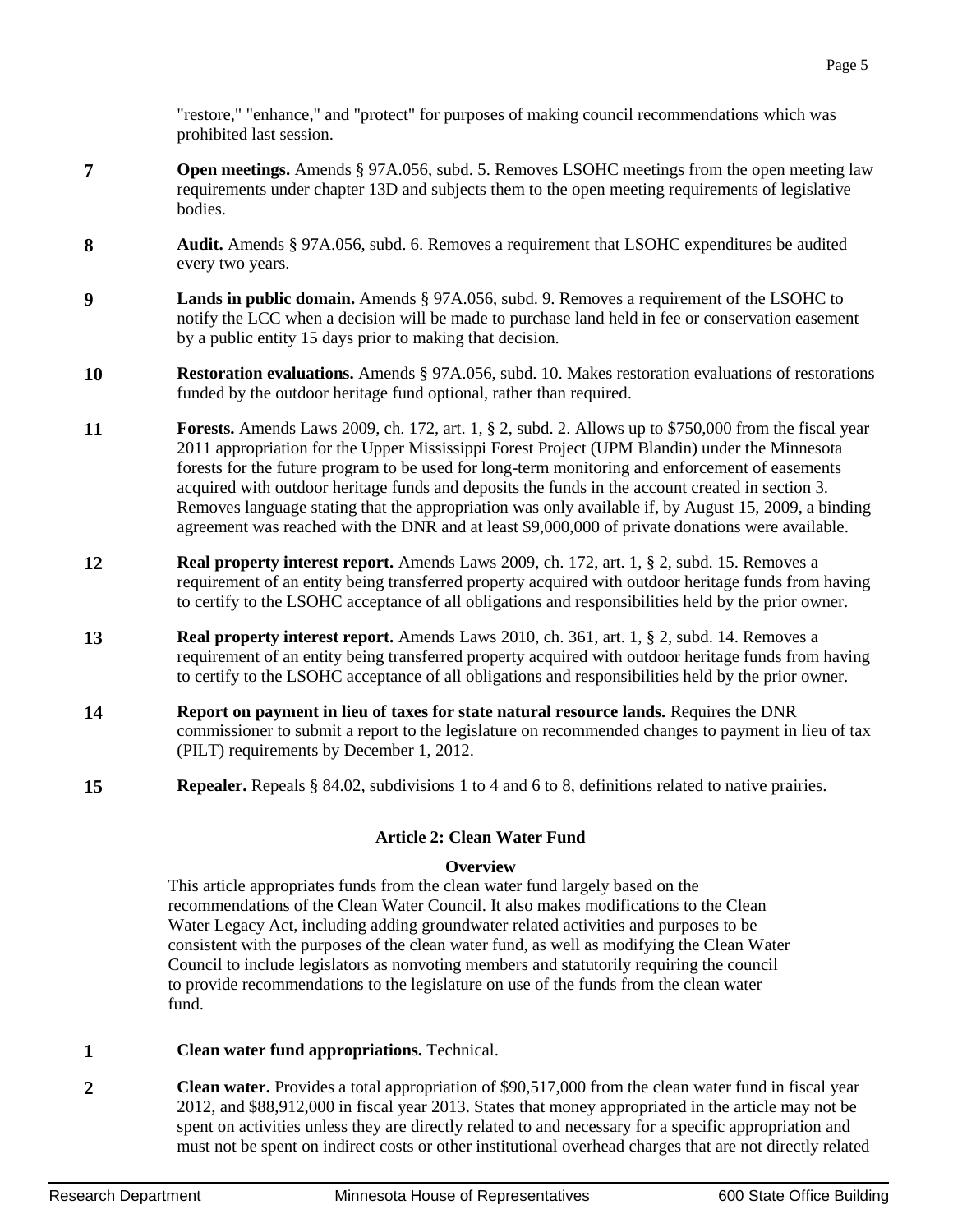to and necessary for a specific appropriation. Makes the funds available for two years or, when federal funds are involved, for the time period equal to the federal funding availability.

**3 Department of Agriculture.** Appropriates \$8,200,000 each year to the Department of Agriculture, including money:

- to monitor pesticides and pesticide degradates in ground and surface waters;
- to increase monitoring and evaluation of trends in nitrate concentrations;
- for the agricultural best management loan program;
- for research, pilot projects, and technical assistance related on proper implementation of best management practices;
- to quantify agricultural contributions to impaired waters; and
- for a research inventory database.

**4 Public Facilities Authority.** Appropriates \$11,185,000 each year to the Public Facilities Authority (PFA) for the total maximum daily load (TMDL) grant program; \$4,275,000 each year for the clean water legacy phosphorus reduction grant program; and \$1,250,000 each year for grants and loans for small community wastewater treatment.

**5 Pollution Control Agency.** Appropriates \$23,712,000 in fiscal year 2012 and \$23,058,000 in fiscal year 2013 to the Pollution Control Agency, including money for:

- completion of 20 percent of the needed statewide surface water assessments;
- the development of TMDL studies and TMDL implementation plans;
- groundwater assessment;
- a restoration project in the lower St. Louis River and Duluth harbor;
- the clean water partnership program;
- storm water research and guidance;
- TMDL research and database development;
- national pollutant discharge elimination system (NPDES) wastewater and storm water TMDL implementation;
- the Environmental Quality Board to characterize groundwater flow and aquifer properties in the I-94 corridor;
- a wild rice standards study; and
- county subsurface sewage treatment systems (SSTS) delivery systems.

**6 Department of Natural Resources.** Appropriates \$10,860,000 in fiscal year 2012 and \$9,860,000 in fiscal year 2013 to the Department of Natural Resources, including money for:

- stream flow monitoring;
- lake Index of Biological Integrity (IBI) assessments;
- assessing mercury contamination of fish;
- TMDL development and implementation plans;
- water supply planning, aquifer protection, and monitoring activities;
- development of a web-based electronic permitting system for water appropriations;
- shoreland stewardship and TMDL implementation coordination;
- high-resolution digital elevation data (LiDAR) to be used in mapping; and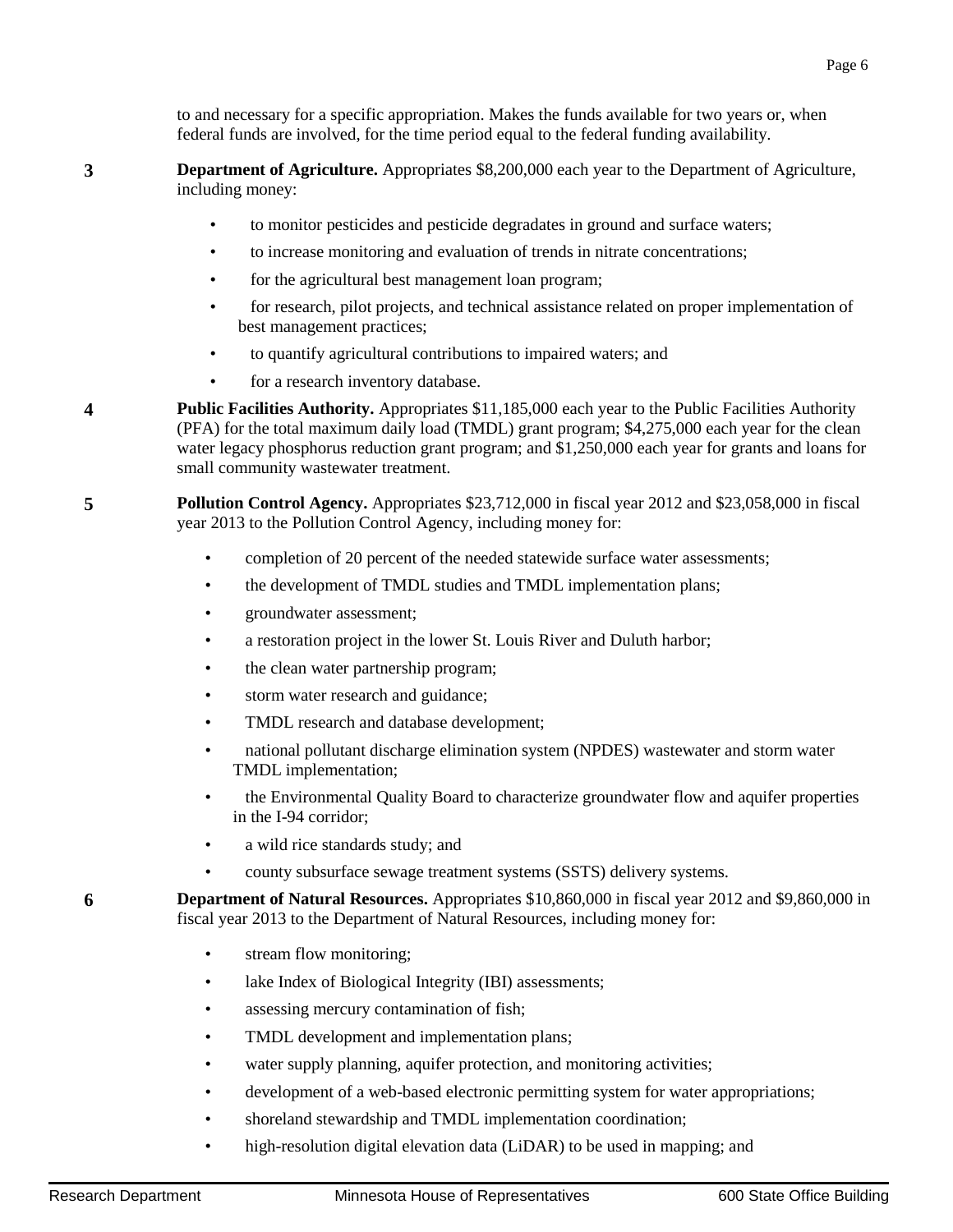• continuation of metropolitan groundwater work initiated last session.

**7 Board of Water and Soil Resources.** Appropriates \$27,534,000 each year to the Board of Water and Soil Resources, including money for:

- pollution reduction and restoration grants to local governments and joint powers organizations;
- targeted local resource protection and enhancement grants;
- state oversight and accountability of local implementation efforts;
- technical assistance and grants for the conservation drainage program;
- acquisition and restoration of permanent conservation easements on riparian buffers;
- permanent conservation easements on wellhead protection areas;
- community partners grants; and
- a technical evaluation panel to conduct restoration evaluations required by statute last session.

Requires the board to contract with the Conservation Corps Minnesota for \$500,000 each year under the programs funded in this section.

**8 Department of Health.** Appropriates \$2,988,000 in fiscal year 2012 and \$3,050,00 in fiscal year 2013 to the Department of Health, including money for:

- addressing public health concerns related to drinking water contaminants of emerging concern;
- drinking water source protection;
- cost-share assistance to public and private well owners; and
- expansion of the county well index.
- **9 Metropolitan Council.** Appropriates \$500,000 each year to the Metropolitan Council for implementation of the master water supply plan.
- **10 Legislature.** Appropriates \$13,000 in fiscal year 2012 to the Legislative Coordinating Commission for the costs of developing the Web site tracking expenditures from the clean water fund and other constitutionally dedicated funds.
- **11 Carryforward.** Allows the carryforward of three previous appropriations to the PCA and one to the Department of Agriculture.
- **12 Public official.** Amends § 10A.01, subd. 35. Classifies citizen members of the Clean Water Council as public officials.
- **13 Legislative purpose and findings.** Amends § 114D.10. Amends the purpose of the Clean Water Legacy Act to be consistent with the purpose of the clean water fund, including the addition of groundwater.
- **14 Coordination and cooperation.** Amends § 114D.20, subd. 1. Amends the implementation policies of the Clean Water Legacy Act related to coordination and cooperation to include groundwater.
- **15 Goals for implementation.** Amends § 114D.20, subd. 2. Amends the implementation goals of the Clean Water Legacy Act to include goals related to groundwater.
- **16 Implementation policies.** Amends § 114D.20, subd. 3. Amends the implementation policies of the Clean Water Legacy Act to include groundwater restoration and protection.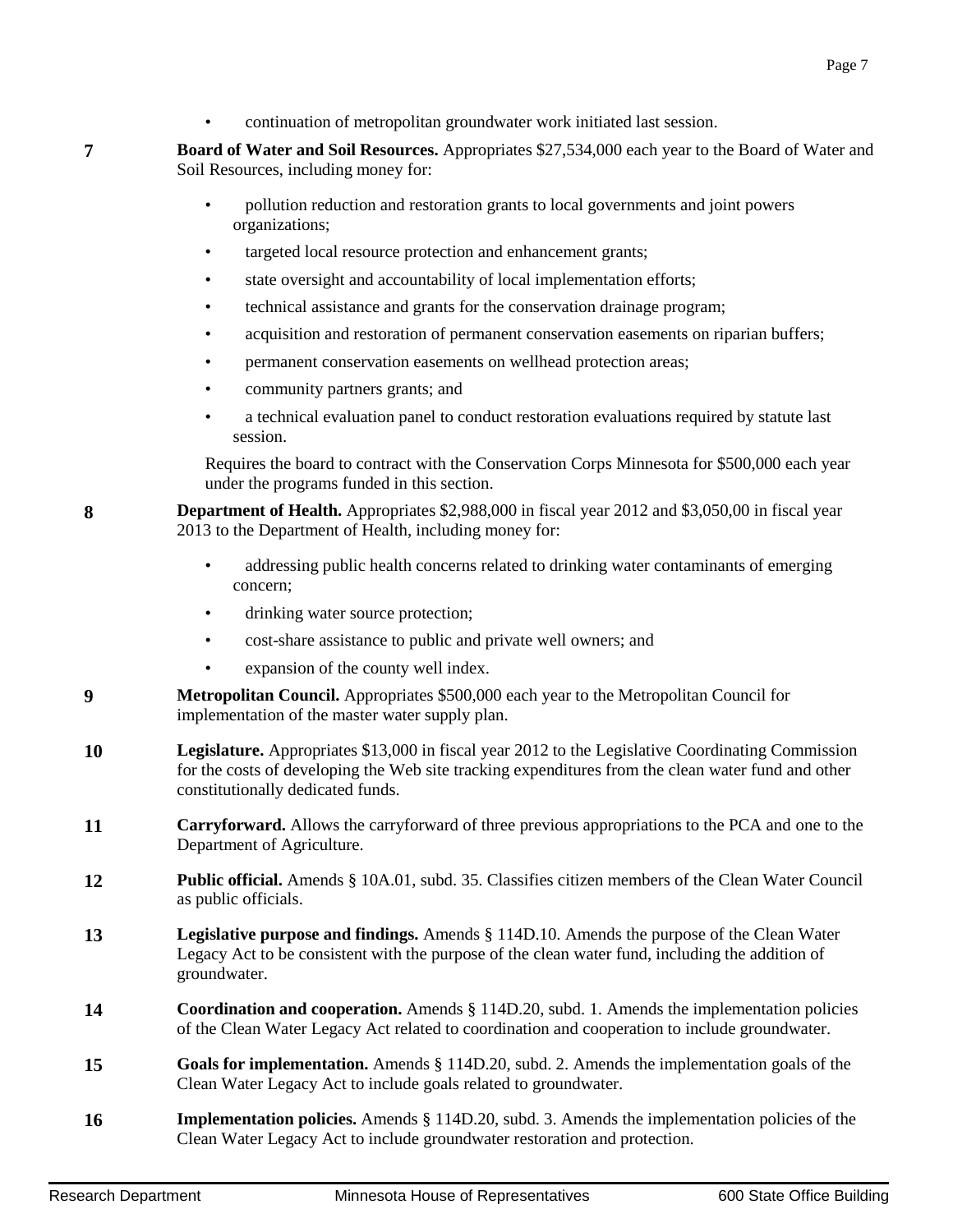- **17 Priorities for restoration of impaired waters.** Amends § 114D.20, subd. 6. Technical.
- **18 Priorities for funding prevention actions.** Amends § 114D.20, subd. 7. Amends the priorities for funding under the Clean Water Legacy Act to include groundwater activities.
- **19 Clean Water Council.** Amends § 114D.30. Modifies the existing Clean Water Council, including:
	- adding the commissioner of health and four legislative members (two from each body representing the majority and minority parties) as nonvoting members of the Clean Water Council and states that legislative members are compensated as determined by the appointing authority;
	- prohibiting a voting member of the council from being a legislator; and
	- requiring the council to provide recommendations to the legislature on how the money from the clean water fund should be appropriated and requires those recommendations to be consistent with the constitutional and statutory purposes of the fund, including the addition of groundwater activities.
- **20 Public and stakeholder participation; scientific review; education.** Amends §114D.35. Amends provisions related to public and stakeholder participation under the Clean Water Legacy Act to include the identification of degraded groundwater, and in protecting and restoring groundwater resources.
- **21 Restoration evaluations.** Amends § 114D.50, subd. 6. Makes restoration evaluations of restorations funded by the clean water fund optional, rather than required.
- **22 Beneficial use of wastewater and storm water; capital grants for demonstration projects.** Adds projects reusing storm water to the beneficial use of wastewater grant program and removes the \$500,000 cap on individual grants.
- **23 Pollution Control Agency.** Amends Laws 2009, ch. 172, art. 2, § 4. Adds projects reusing storm water to the beneficial use of wastewater grant program appropriation from 2009 and allows the funding to be available until spent.
- **24 Clean water fund; 2009 appropriation adjustments.** Amends Laws 2010, ch. 361, art. 2, § 3. Technical.
- **25 Civic engagement and public education.** Requires a recipient of funds to incorporate civic engagement and public education when implementing the projects and programs funded under the bill.
- **26 Repealer.** Repeals § 114D.45. Eliminates the obsolete clean water legacy account no longer needed with the establishment of the clean water fund.

## **Article 3: Parks and Trails Fund**

## **Overview**

This article provides appropriations from the parks and trails fund. The article provides appropriations to the Department of Natural Resources (DNR) for state parks, trails, recreation areas, and for the parks and trails legacy grant program, and to the Metropolitan Council for metropolitan regional parks and trails.

- **1 Parks and trails fund appropriations.** Technical.
- **2 Parks and trails.** Provides a total appropriation of \$39,676,000 from the parks and trails fund in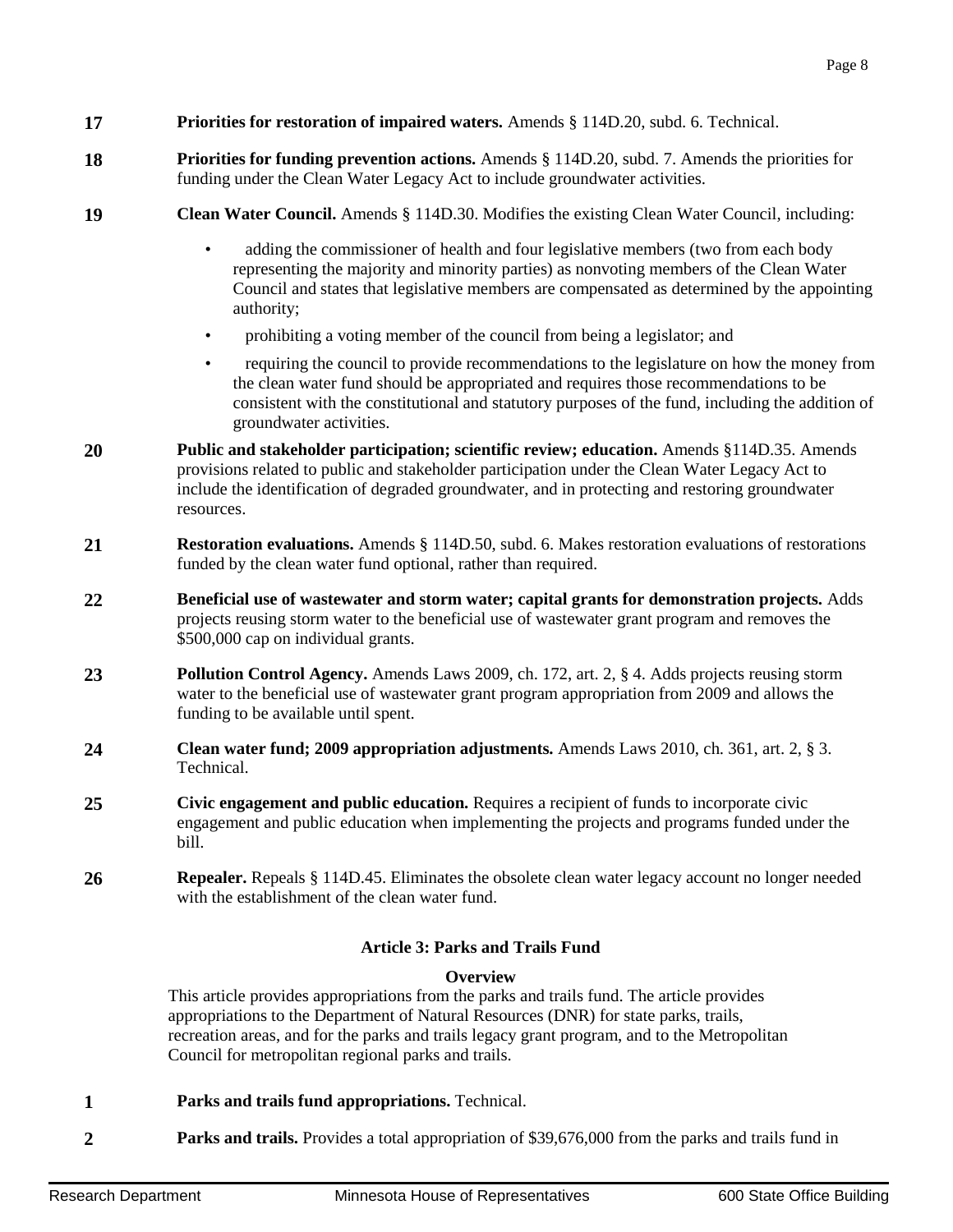fiscal year 2012, and \$38,468,000 in fiscal year 2013. States that money appropriated in the article may not be spent on activities unless they are directly related to and necessary for a specific appropriation and must not be spent on indirect costs or other institutional overhead charges that are not directly related to and necessary for a specific appropriation. Makes the funds available for three years or, when federal funds are involved, for the time period equal to the federal funding availability.

- **3 Natural resources.** Appropriates \$23,906,000 in fiscal year 2012 and \$22,327,000 in fiscal year 2013 to the DNR for the following purposes:
	- \$14,262,000 in fiscal year 2012 and \$14,603,000 in fiscal year 2013 for state parks, recreation areas, and trails to:
		- (1) connect people to the outdoors;
		- (2) acquire land and create opportunities;
		- (3) maintain existing holdings; and
		- (4) improve cooperation with partners to implement the 25-year parks and trails legacy plan;
	- \$2,100,000 in fiscal year 2012 for acquisition of land for a state recreation area on LaSalle Lake;
	- \$7,506,000 in fiscal year 2012 and \$7,686,000 in fiscal year 2013 for regional parks and trails grants, including \$175,000 for a grant to the Greater Minnesota Regional Park and Trail Coalition to gather information and develop a plan for the greater Minnesota regional park system. The remaining amount is available for grants to regional parks and trails outside of the metropolitan area. The nonstate cash match requirement is reduced (from 25 percent) to ten percent for fiscal year 2012 and the commissioner is allowed to reduce nonstate cash match requirements (up to a 25 percent reduction) for grants to groups of three or more entities if it is a financial burden for them; and
	- \$38,000 each year for a technical assistance panel to conduct restoration audits required under statute.
	- Requires the commissioner to contract with the Conservation Corps Minnesota for at least \$500,000 each year.
	- Requires the commissioner to convene a working group of nine members to make recommendations to the legislature on parks and trails fund appropriations for the next biennium.
- **4 Metropolitan Council.** Appropriates \$15,763,000 in fiscal year 2012 and \$16,141,000 in fiscal year 2013 for metropolitan regional parks and trails to be distributed under the metropolitan area distribution formula established in statute. Allows the Metropolitan Council to use a portion of the appropriation for grants to metropolitan parks and trails of regional or statewide significance not eligible under the current distribution formula. Requires the Metropolitan Council to submit a report on the use of the appropriations.
- **5 Legislature.** Appropriates \$7,000 in fiscal year 2012 to the Legislative Coordinating Commission for the costs of developing the Web site tracking expenditures from the parks and trails fund and other constitutionally dedicated funds.
- **6 La Salle Lake State Recreation Area, Hubbard County.** Technical.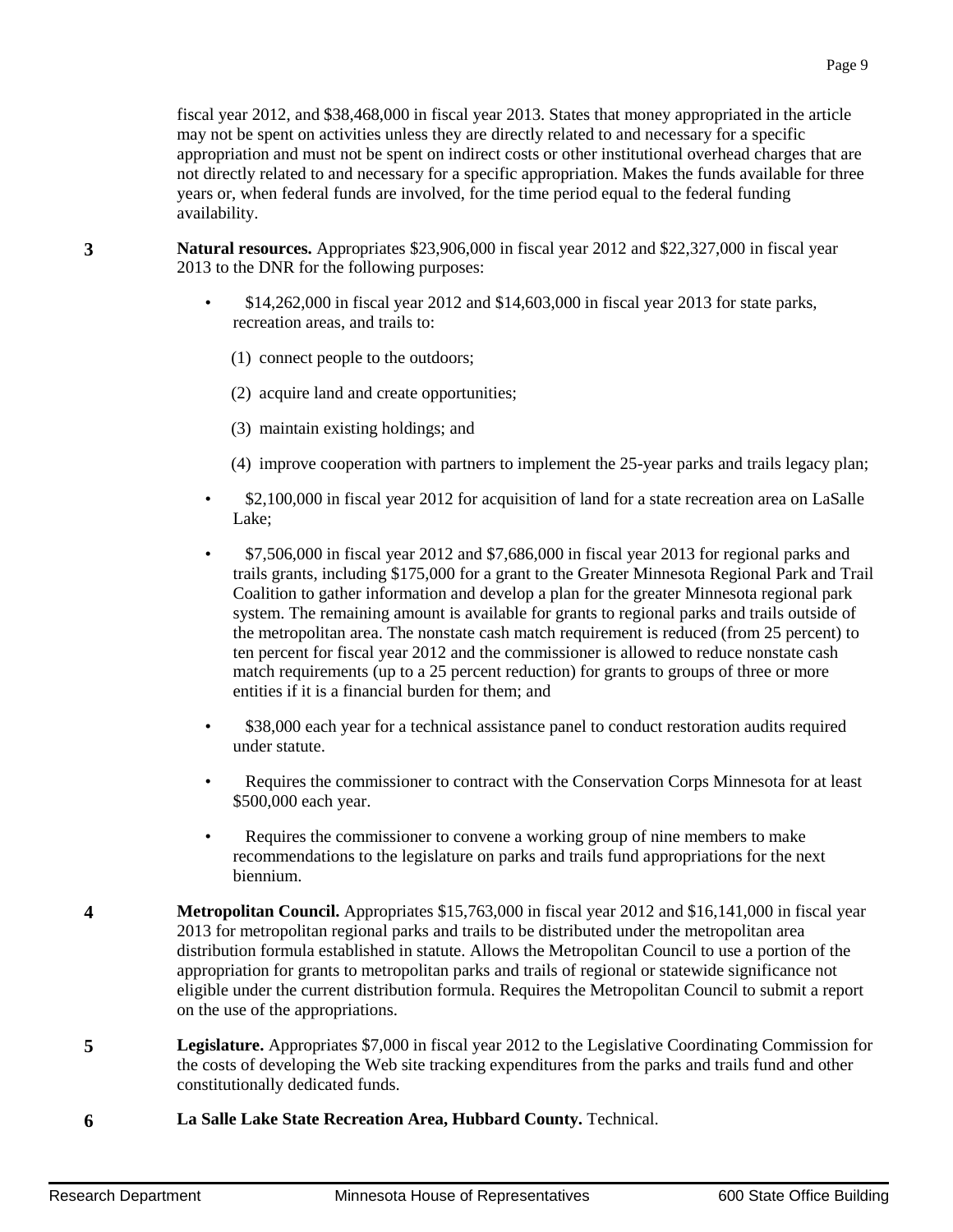- **7 Restoration evaluations.** Amends § 85.53, subd. 5. Makes restoration evaluations of restorations funded by the parks and trails fund optional, rather than required.
- **8 <b>Establishment.** Amends § 85.535, subd. 1. Makes the parks and trails grant program exclusive to parks and trails outside of the metropolitan area.
- **9 LaSalle Lake State Recreation Area.** Establishes the LaSalle Lake State Recreation Area and requires it to be administered as a satellite unit of Itasca State Park.
- **10 LaSalle Lake State Recreation Area Management Options.** Requires the DNR to submit a report, by March 1, 2012, on management options for the LaSalle Lake State Recreation Area.

## **Article 4: Arts and Cultural Heritage Fund**

#### **Overview**

This article appropriates money from the arts and cultural heritage fund for fiscal years 2012 and 2013 and contains related policy provisions.

**1 Arts and Cultural Heritage Fund Appropriations.** Boilerplate appropriation language.

## **2 Arts and Cultural Heritage.**

**Subd. 1. Total Appropriation.** Appropriates \$52.6 million in fiscal year 2012 and \$52.714 million in fiscal year 2013.

**Subd. 2. Availability of appropriation.** States that money appropriated in the article may not be spent on activities unless they are directly related to and necessary for a specific appropriation and must not be spent on indirect costs or other institutional overhead charges that are not directly related to and necessary for a specific appropriation.

**Subd. 3. Minnesota State Arts Board.** Appropriates a total of \$22,167 million the first year and \$23,314 million the second year to the Arts Board (70%) and the Regional Arts Councils (30%) for arts, arts education, and arts access. Prohibits the Arts Board, Regional Arts Councils, and any grant recipients from using these funds to substitute for traditional sources of funding.

Of this amount:

- \$17.003 million the first year and \$18.15 the second year are to support Minnesota artists and arts organizations, to overcome barriers to accessing arts, and to instill arts into community and public life. Provides that a portion of this amount may be used to pay attendance fees and travel costs for youth to visit art museums, arts performances, or other arts activities or to bring artists to schools, libraries or other community centers or organizations.
- \$3.276 million each year are for arts education. Provides that a portion of this amount may be used for grants to school districts to provide materials or resources to teachers, students, and parents to promote achievement of K-12 academic standards in the arts.
- \$1.073 million each year are for events and activities that represent diverse ethnic and cultural arts traditions.
- \$815,000 each year are for administration, technical services, fiscal oversight, and accountability.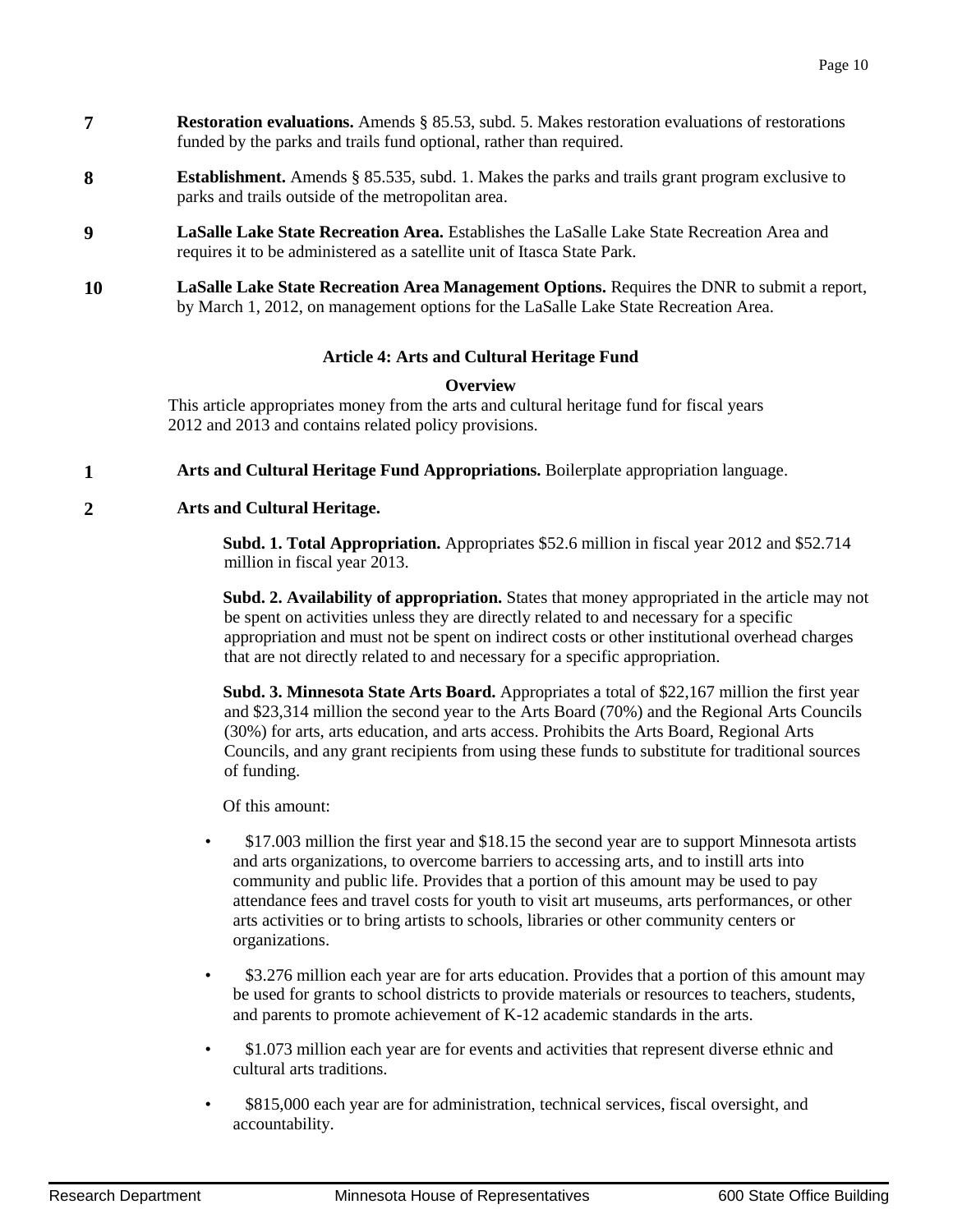Requires the Board of the Arts, in partnership with regional arts councils, to maintain a census of Minnesota artists and artistic organizations.

Provides that 30 percent of the total appropriated in each of the categories above is for grants to regional arts councils.

**Subd. 4. Department of Education.** Appropriates \$3 million each year for grants to the 12 Minnesota Regional Library Systems, distributed according to an existing formula in law. The formula considers population, service area, and net tax capacity of each region. Provides that the funds may be used to sponsor programs provided by libraries or to provide grants to local arts and cultural heritage programs in partnership with libraries.

**Subd. 5. Minnesota Historical Society.** Appropriates a total of \$12.05 million each year to preserve and enhance access to Minnesota's history and its cultural and historical resources. Requires that funds be used to supplement and not supplant traditional sources of funding. Extends the availability of funds used for certain purposes.

Of these amounts:

- \$5.25 million each year are for history programs and projects operated or conducted through local, county, regional, or other historical or cultural organizations; or for activities to preserve significant historic and cultural resources. Funds are to be distributed through a competitive grants process administered by the Historical Society. Requires the Historical Society to reappoint a historic resources advisory council to provide policy and grant making guidance on expenditure of funds.
- \$4.8 million each year are for programs and purposes related to the historical and cultural heritage of Minnesota, conducted by the Minnesota Historical Society.
- \$1.5 million each year are for history and cultural heritage partnerships between multiple organizations, which may include the Historical Society.
- \$250,000 each year are for surveys of Minnesota's sites of historical, archaeological, and cultural significance.
- \$250,000 each year are for a digital library project to preserve, digitize, and share Minnesota images, documents, and historic materials.

**Subd. 6. Department of Administration.** Appropriates a total of \$9.175 million the first year and \$8.15 million the second year. Provides that up to one percent may be used by the Department of Administration for grants administration. Requires that money be used to supplement, not substitute for, traditional sources of funding.

Of these amounts:

- \$2.65 million each year are for competitive public radio grants.
- \$3.7 million each year are for grants to the Minnesota Public Television Association.
- \$475,000 the first year is for grants to the Disabled Veterans Rest Camp (\$400k) and Veterans on the Lake Resort (\$75k).
- \$300,000 each year are for grants to the Como Park Zoo (\$200k) and the Lake Superior Zoo (\$100k).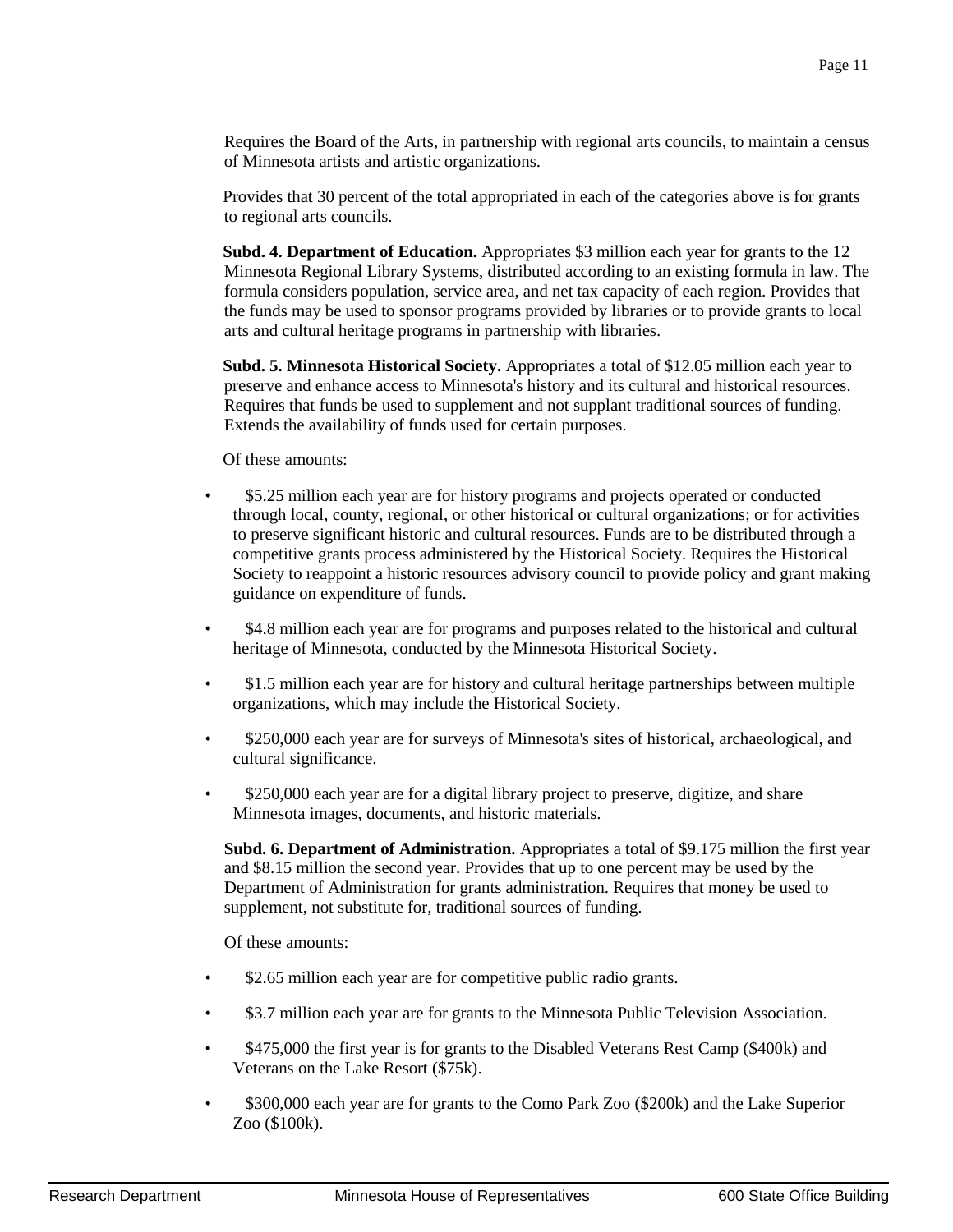- \$500,000 each year are for grants to the Minnesota Children's Museum.
- \$500,000 each year are for grants to the Science Museum of Minnesota.
- \$500,000 each year are for grants to Minnesota Film and TV Board.
- \$550,000 the first year is for the Department of Administration to support the State Capitol Preservation Commission established in this article.

**Subd. 7. Minnesota Zoological Garden.** Appropriates \$1.5 million each year to the Minnesota Zoo for programmatic development.

**Subd. 8. Minnesota Humanities Center.** Appropriates a total of \$1.575 million each year to the Minnesota Humanities Center.

Of these amounts:

- \$325,000 each year are for the programs and purposes of the Minnesota Humanities Center. The Humanities Center is authorized to consider museums and organizations celebrating ethnic identities of Minnesotans for grants from these funds.
- \$500,000 each year are for competitive grants to the Minnesota Councils of Color.
- \$250,000 each year are for competitive civics education grants.
- \$500,000 each year are for competitive children's museum grants.

**Subd. 9. Perpich Center for Arts Education.** Appropriates \$850,000 each year to the Perpich Center.

**Subd. 10. Department of Agriculture.** Appropriates \$1.4 million each year for noncompetitive and competitive grants to county fairs.

**Subd. 11. Indian Affairs Councils.** Appropriates \$850,000 each year to the Indian Affairs Council.

Of these amounts:

- \$75,000 each year are for continuation of a Working Group on Dakota and Ojibwe Language Revitalization and Preservation.
- \$550,000 each year are for grants to programs that preserve Dakota and Ojibwe languages and foster education programs.
- \$250,000 each year are for grants of \$125,000/year to the Niigaane Ojibwe Immersion School and the Wicoie Nandagikendan Urban Immersion Project for specified purposes.

Subd. 12. **Legislature.** Appropriates \$8,000 in fiscal year 2012 to the Legislative Coordinating Commission for the mandatory legacy tracking Web site www.legacy.leg.mn

- **3 State Capitol Preservation Commission.** Establishes a new 22-member commission to perform several specified tasks including coordinating the restoration and preservation of the State Capitol building and developing a comprehensive pre-design plan. The commission does not expire.
- **4 Capitol building powers and duties.** Assigns specific Capitol-related tasks to the Capitol Area Architectural and Planning Board, including assisting the Capitol Commission.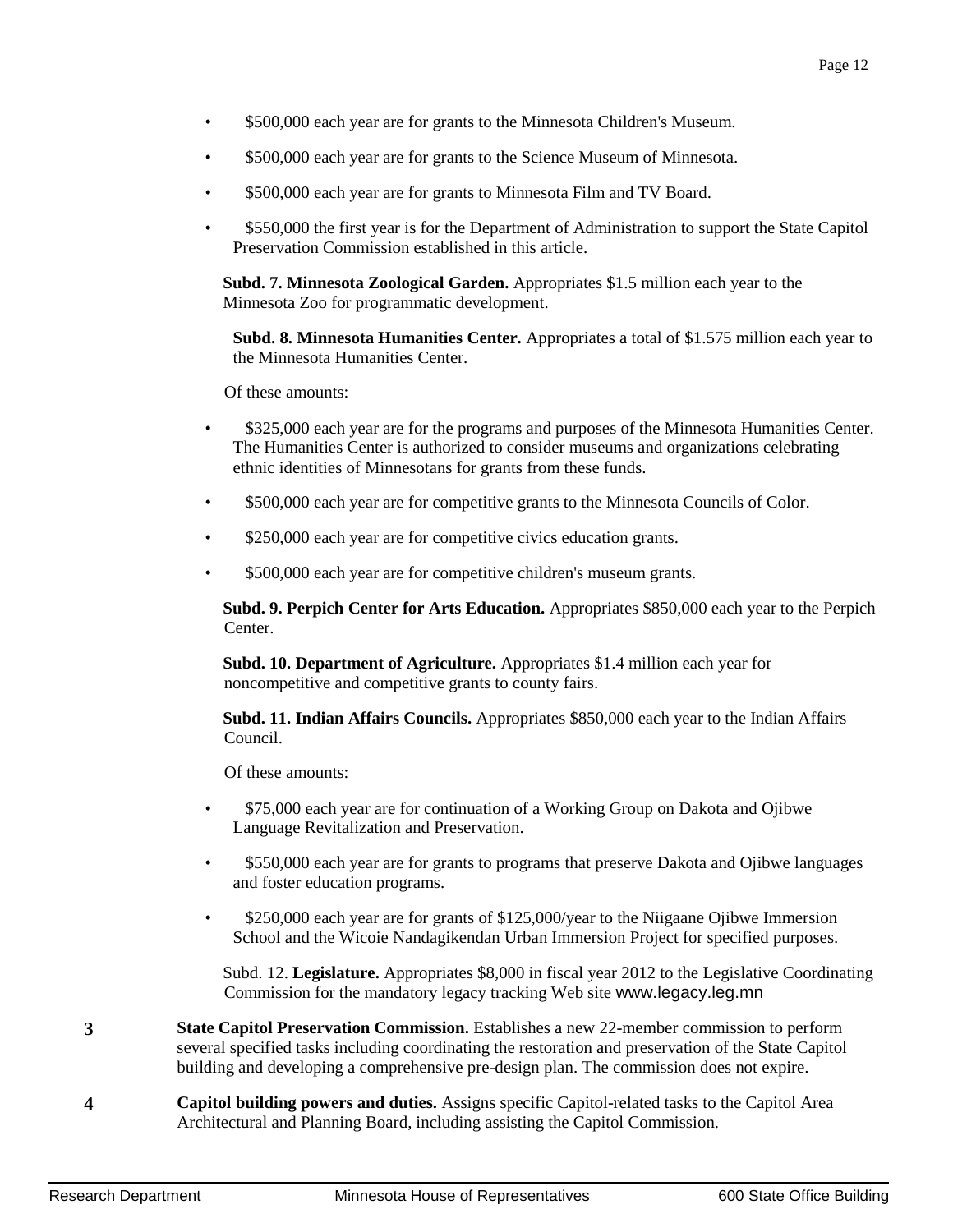- **5 Capitol building powers and duties.** Assigns specific Capitol-related tasks to the Department of Administration, including assisting the Capitol Commission.
- **6 <b>Conditions.** Modifies an existing requirement that public television stations that receive grants from the Arts and Cultural Heritage Fund must offer free public performance rights to public educational institutions. Instead, these stations would be required to offer free classroom use of a program produced with money from the Arts and Cultural Heritage Fund, unless the station does not have the rights to distribute the program.
- *P* **Reporting.** Modifies an existing reporting requirement for public television stations that receive Arts and Cultural Heritage Fund grants. Requires a station to report to the Legislative Coordinating Commission. The report must include the information required of all legacy money recipients, plus the TV-specific items already required by law. Modifies one reporting item - instead of reporting the number of times the program was downloaded, a public television station would report the number of hours of legacy program content available for people to watch via streaming media online.
- **8 Reporting.** Modifies an existing reporting requirement for public educational radio stations that receive Arts and Cultural Heritage Fund grants. Requires a station to report to the Legislative Coordinating Commission. The report must include the information required of all legacy money recipients, plus the radio-specific items already required by law.
- **9 Capitol building powers and duties.** Assigns specific Capitol-related tasks to the Historical Society, including assisting the Capitol Commission.
- **10 Report.** Extends the sunset date of the Working Group on Dakota and Ojibwe language Revitalization and Preservation to February 16, 2013 - the day after the workgroup submits its second report to various legislative committees.
- **11 State Capitol Preservation Commission appointments and first meeting. Requires Capitol** Commission member-appointing authorities to complete initial appointments no later than August 1, 2011. The governor or the governor's designee must convene the first meeting within 30 days after the initial appointments are made.

## **Article 5: General Provisions; All Legacy Funds**

## **Overview**

This article contains provisions, restrictions, and requirements that apply to appropriations from the four legacy funds.

- **1 1 Constitutionally dedicated funding accountability.** Specifies the information that recipients must submit to the Legislative Coordinating Commission for posting on www.legacy.leg.mn. Requires direct appropriation recipients (e.g., DNR, State Arts Board, MPCA) to compile and submit this information for grant recipients or other subrecipients of legacy funds.
- **2 - 5 Expenditures; accountability/Recipient requirements.** These sections make comparable changes to the individual statutes that govern each of the four legacy funds. Reporting components and deadlines are clarified and linked to the list of information required under section 1 of this article (above). Requires direct appropriation recipients to post the standard Legacy Amendment logo on their Web site homepage. Ties future legacy fund eligibility to the recipient's fulfillment of all relevant reporting and other requirements contained in statute and applicable session law (i.e., this FY 2012-2013 legacy appropriations bill).
- **6 Applicability.** States that sections 7-10 apply to all legacy fund appropriations in this bill.